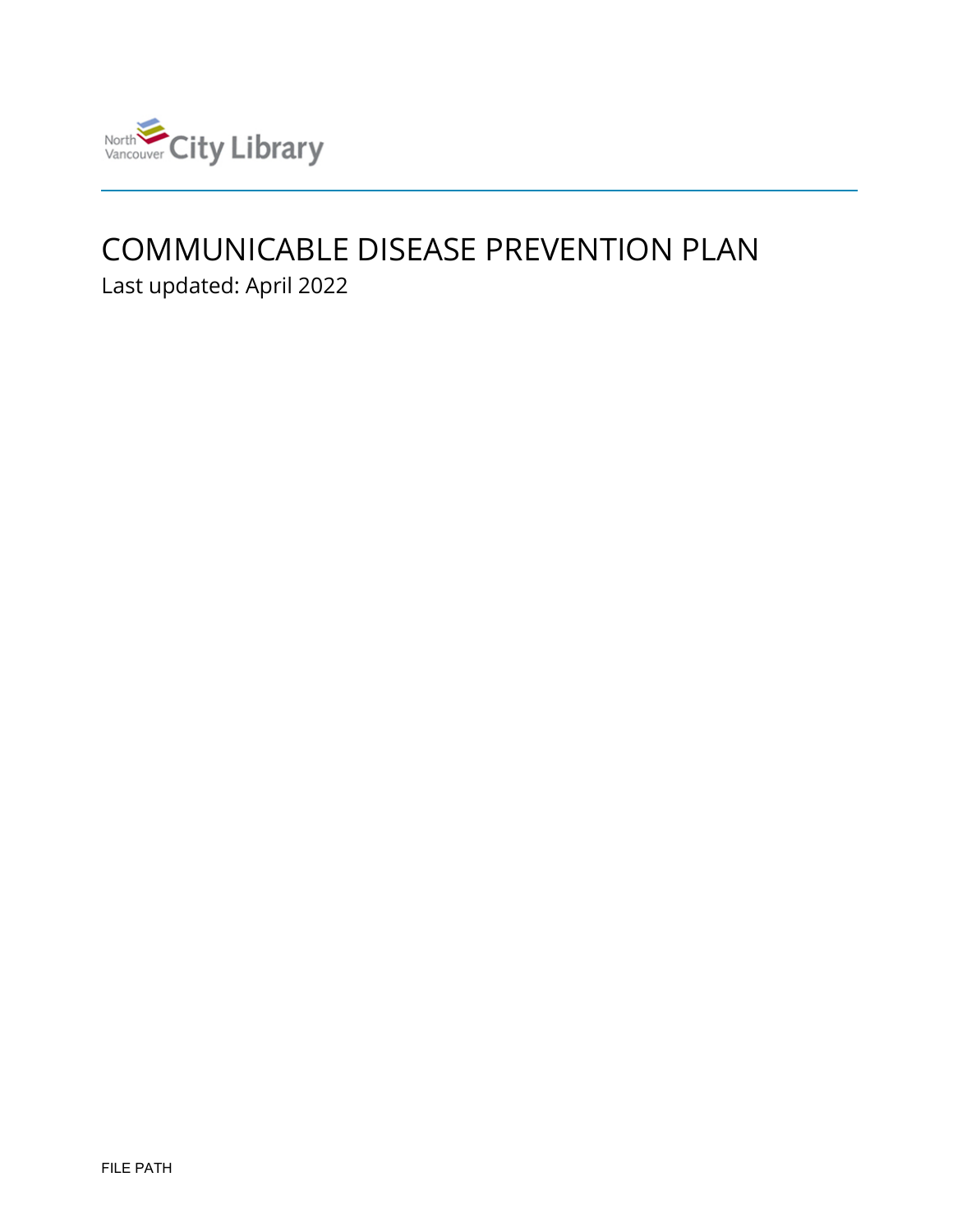# **TABLE OF CONTENTS**

| $1_{-}$ |  |
|---------|--|
|         |  |
|         |  |
|         |  |
|         |  |
| 2.      |  |
|         |  |
|         |  |
|         |  |
| 3.      |  |
|         |  |
|         |  |
| 4.      |  |
| 5.      |  |
| 6.      |  |
| 7.      |  |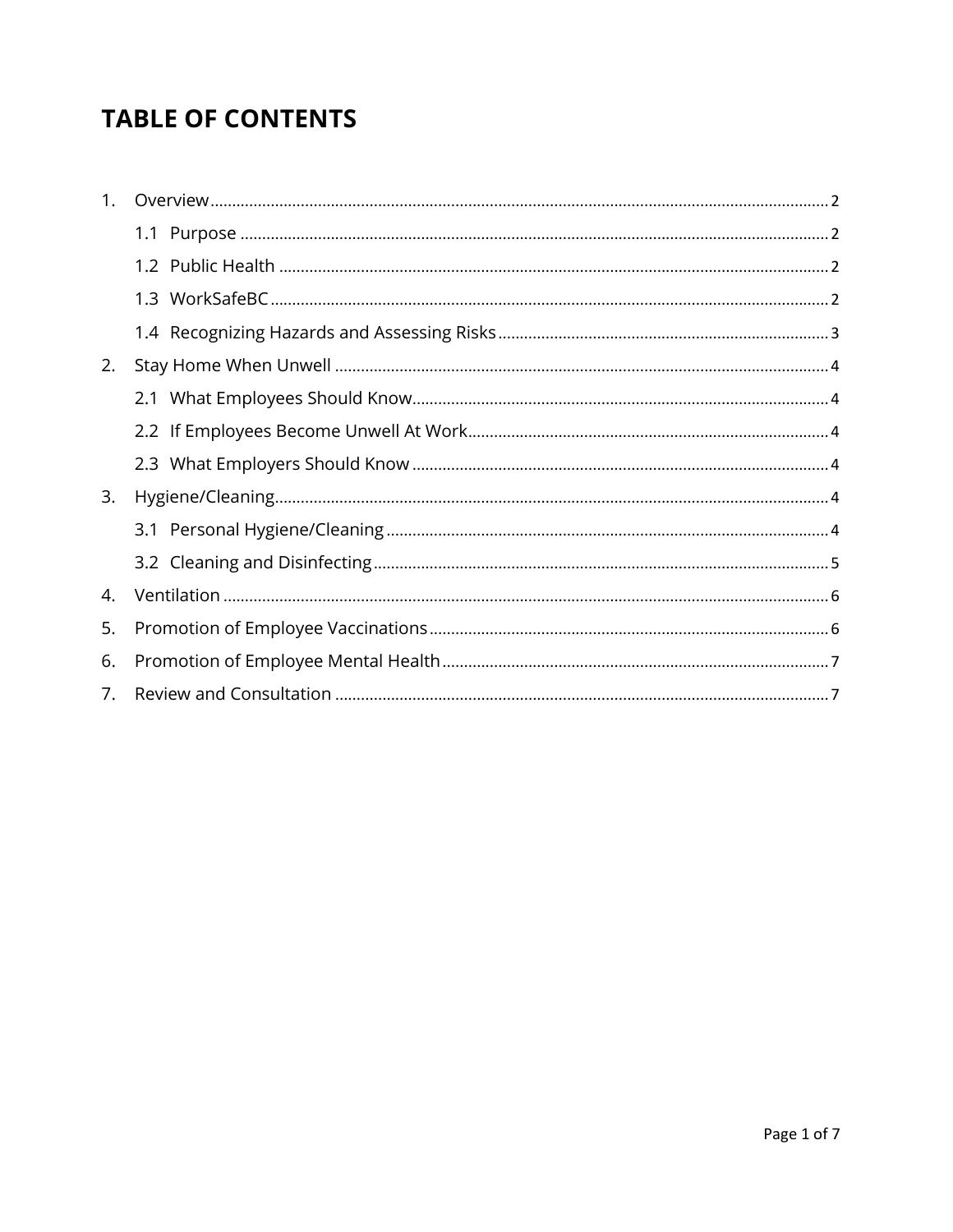## <span id="page-2-0"></span>**1. Overview**

North Vancouver City Library is committed to providing a safe and healthy workplace for all. A combination of preventative and control measures will be used to mitigate the risk of exposure and potential spread of communicable diseases.

# <span id="page-2-1"></span>**1.1 Purpose**

The purpose of this document is to provide North Vancouver City Library (NVCL) employees with important information that is required to help prevent communicable diseases. It outlines the policies, guidelines and procedures that have been put in place to reduce the overall risk of COVID-19 transmission and other communicable diseases.

A communicable disease is an illness caused by an infectious agent or its toxic product that can be transmitted in a workplace from one person to another. Examples of communicable diseases that may circulate in a workplace include COVID-19, norovirus, and seasonal influenza (flu).

# <span id="page-2-2"></span>**1.2 Public Health**

The Provincial Health Officer (PHO) is the senior public health official for British Columbia (BC) and is responsible for monitoring the health of the population across the province, providing independent advice to ministers and public officials on public health issues.

Like all employers, NVCL must be prepared to implement or maintain additional measures at times when the risk of communicable disease in their region or workplace is elevated, as advised and directed by public health. Public Health's specific guidance for a particular communicable disease will be followed where their information differs from this document.

#### <span id="page-2-3"></span>**1.3 WorkSafeBC**

WorkSafeBC is the provincial agency dedicated to promoting safe and healthy workplaces across BC. They partner with employees and employers to prevent work-related injury, disease, and disability.

WorkSafeBC helps businesses meet their obligations under the *Workers Compensation Act* and the Occupational Health and Safety Regulation. All employers in B.C. have a legal obligation under the *Act* to ensure the health and safety of employees and other parties at their workplace. The Regulation contains the legal requirements that must be met by all workplaces.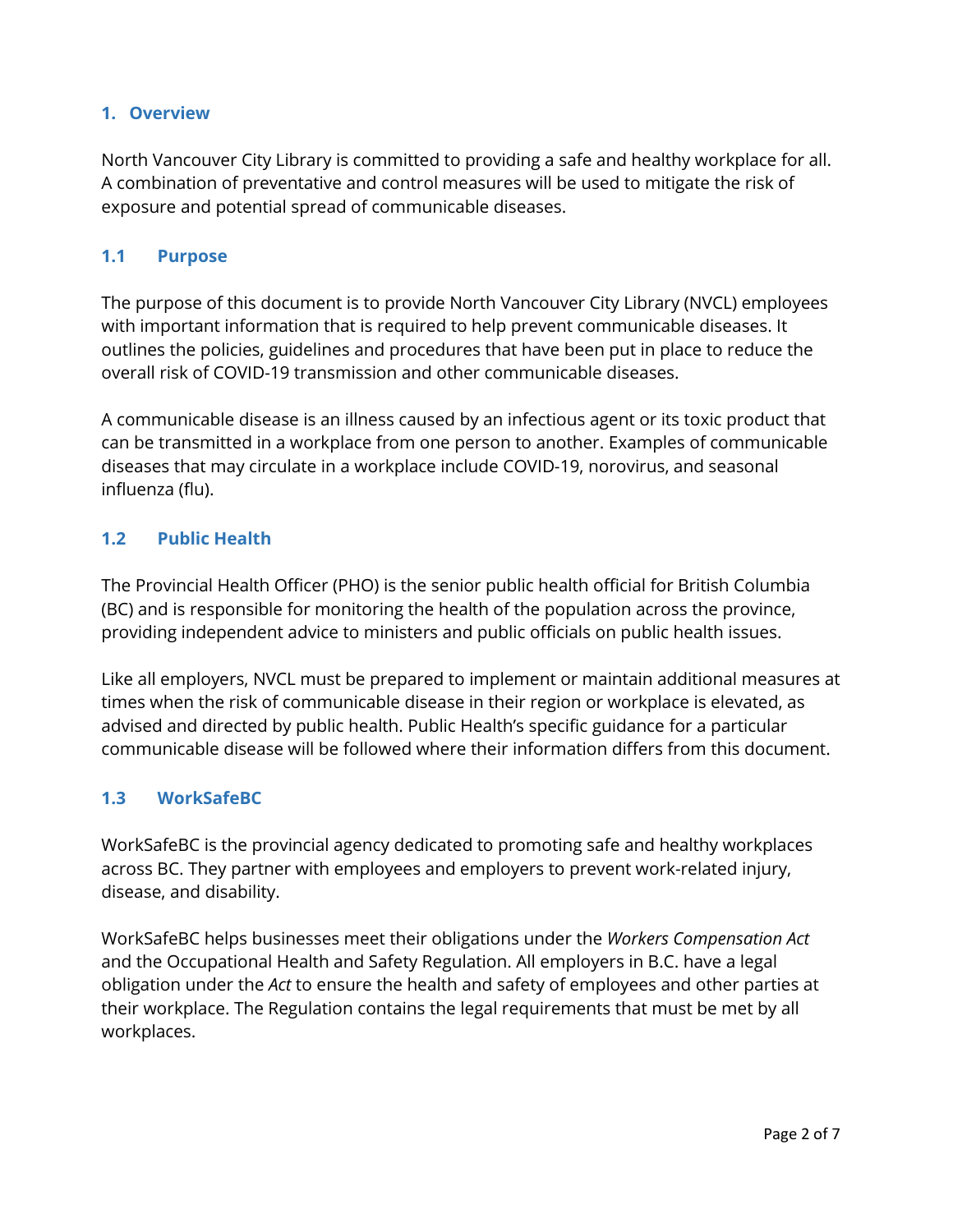To assist employers in the fundamental components of communicable disease prevention, WorkSafeBC has developed a communication disease prevention guide for employers to assist in their development of a communicable disease plan.

If employees have any health and safety concerns, they should contact their supervisor and/or manager, or reach out to a Joint Occupational Health and Safety (JOHS) Committee member. Regular workplace inspections will be conducted by the JOHS Committee.

# <span id="page-3-0"></span>**1.4 Recognizing Hazards and Assessing Risks**

North Vancouver City Library will regularly assess all hazards, taking appropriate steps to eliminate or control the associated risk. This process is referred to as a risk assessment.

There are many routine situations where employees will have contact with customers, coworkers, and the physical environment itself (surfaces, doors, equipment etc.). During times of outbreaks, these encounters could give rise to contact with communicable diseases, if not controlled adequately.

Controls to minimize risk include adhering to current public health orders and following WorkSafeBC guidelines and public health advice, as well as implementing best practices to keep employees and customers safe.

#### **Hierarchy of Controls:**

After determining the level of risk, a hierarchy of control helps to minimize identified risks from the highest risk to the lowest.

**Elimination or substitution** is physically removing or replacing the hazard. An example might be offering remote work where appropriate.

**Engineering controls** is isolating the people from the hazard. An example might be the use of physical barriers where practicable.

**Administrative controls** is a change in work practices. An example might be physical distancing and enhanced cleaning protocols.

**Personal protective equipment (PPE)** is the last level of personal protection. An example might be the use of gloves and face masks where none of the above controls are possible or effective.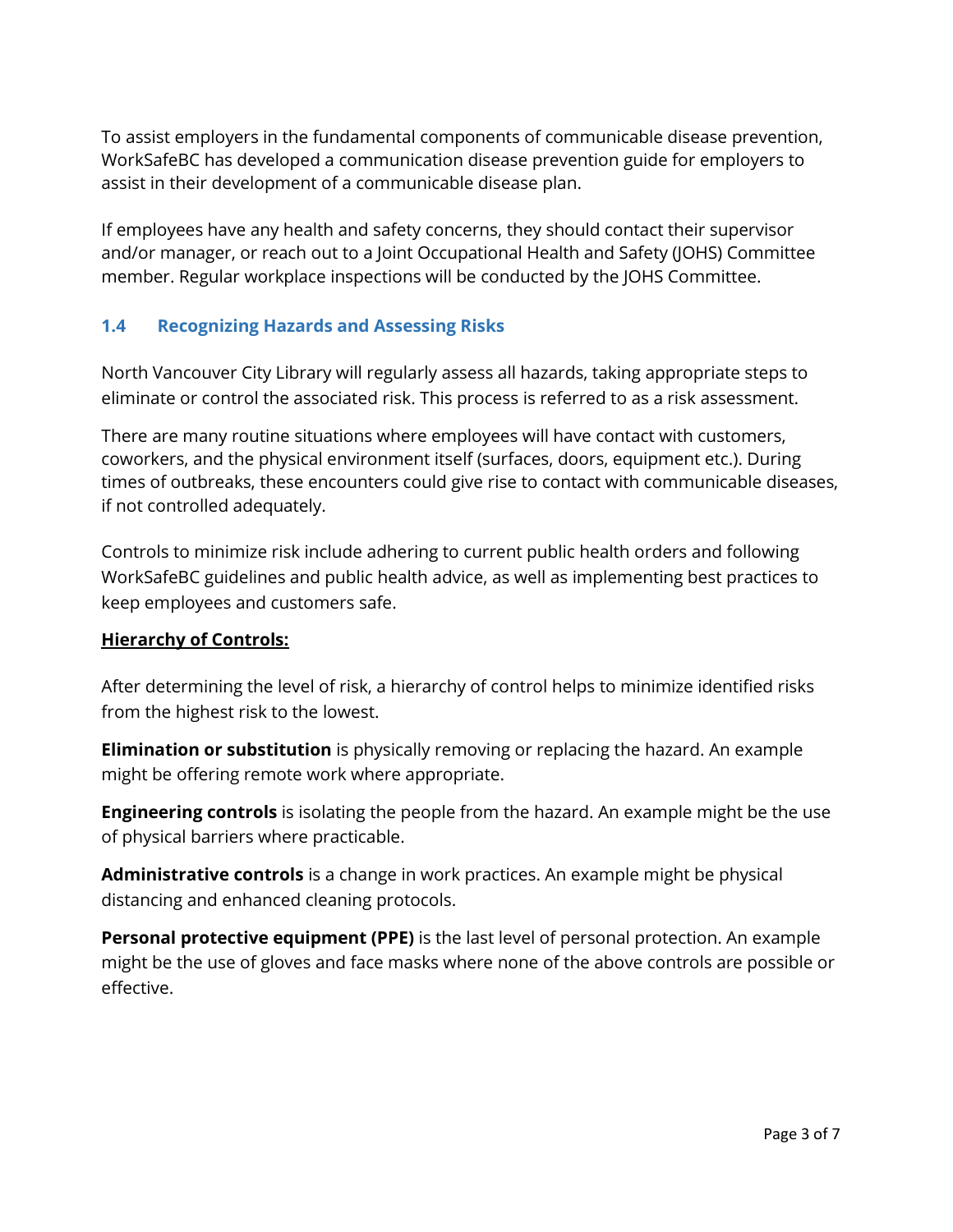#### <span id="page-4-0"></span>**2. Stay Home When Unwell**

#### <span id="page-4-1"></span>**2.1 What Employees Should Know**

Employees **must** stay at home when unwell to avoid spreading illness to others and should follow regular sick reporting for work procedures and contact their supervisor and/or manager.

Employees will follow public health recommendations where applicable.

#### <span id="page-4-2"></span>**2.2 If Employees Become Unwell At Work**

Employees who have symptoms upon arriving at work or become unwell during the day should promptly separate themselves from other employees, inform their supervisor/manager and go home.

#### <span id="page-4-3"></span>**2.3 What Employers Should Know**

An important way to reduce the spread of communicable diseases is to keep unwell people away from those who are not unwell. North Vancouver City Library will review and communicate sick leave policies and practices to employees every year before flu season and any time when there is a risk of a communicable disease.

#### <span id="page-4-4"></span>**3. Hygiene/Cleaning**

#### <span id="page-4-5"></span>**3.1 Personal Hygiene/Cleaning**

Depending on the communicable disease, it is possible to become infected by touching contaminated surfaces and then touching the nose, mouth, or eyes.

The most reliable way to prevent infection from surfaces is to wash hands. Washing hands often and practicing good hand hygiene will reduce the chances of catching or spreading germs. Washing hands with soap and hot water for at least 20 seconds is most effective. Soap actively destroys the surface of some viruses and reduces the number of germs left on skin. Alcohol-based hand rubs can be used to disinfect hands when soap and water are not available.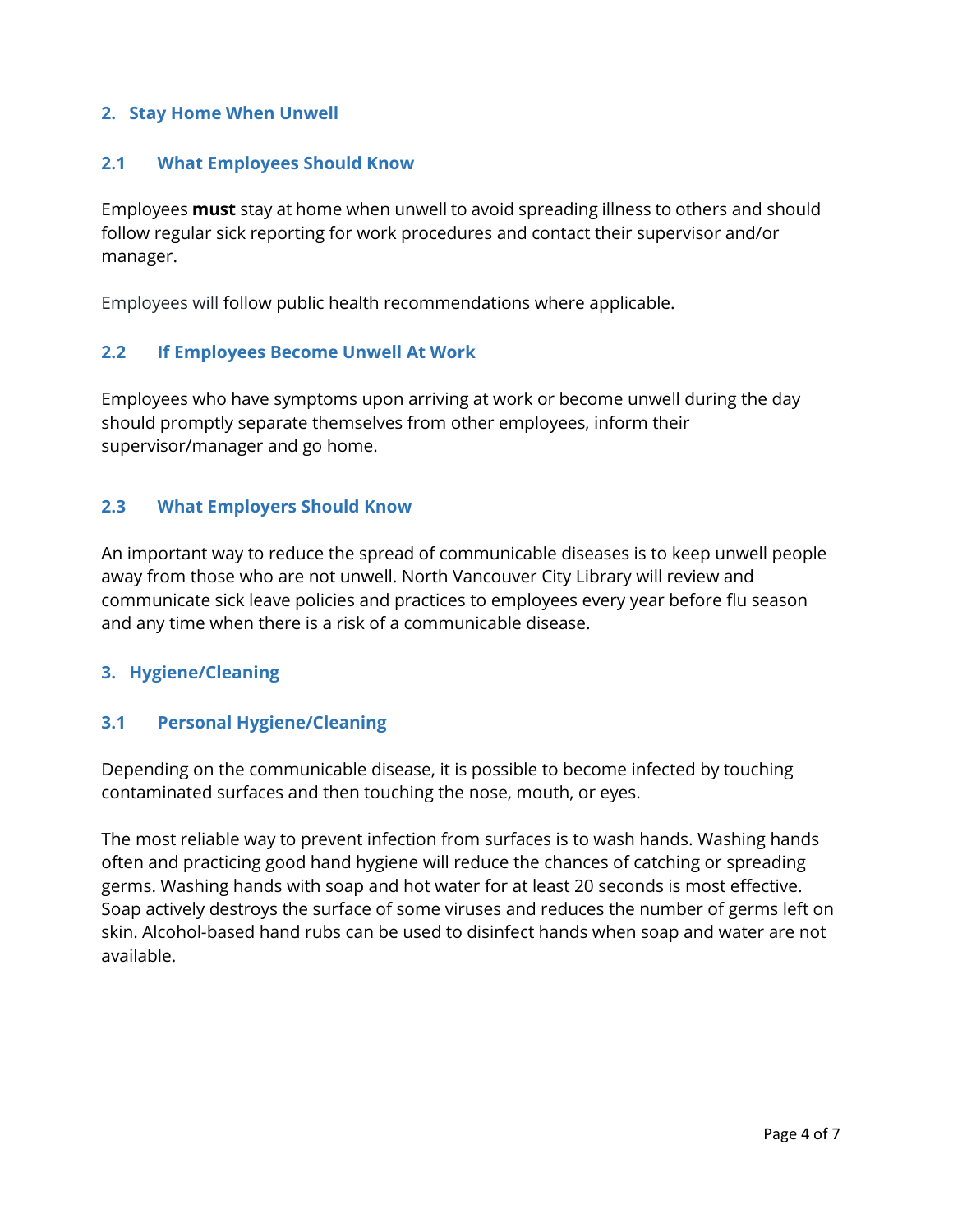Other things to consider:

- Cover mouth and nose with a disposable tissue or use the crease of the elbow when sneezing or coughing instead of the hands
- Wear a mask
- Do not share food, drinks, utensils, etc.
- Avoid unnecessary contact
- Consider physical distancing
- Follow hygiene procedures and signage
- Follow cleaning and disinfecting instructions and procedures when required

## <span id="page-5-0"></span>**3.2 Cleaning and Disinfecting**

North Vancouver City Library will follow standard practices and appropriate regulations specific to our workplaces for cleaning and disinfecting.

Cleaning with products containing soap or detergent reduces germs on surfaces by removing contaminants and decreases risk of infection from surfaces. When confirmed or suspected communicable disease cases are low, cleaning once a day is usually enough to sufficiently remove germs that may be on surfaces and help maintain a healthy workplace.

Disinfecting kills any remaining germs on surfaces, which further reduces any risk of spreading infection. During periods of increased risk of exposure to communicable diseases, NVCL will implement enhanced disinfecting procedures in shared spaces (where required) and if the space is a high traffic area. Enhanced cleaning may be required at least twice a day or more. Examples of high-touch surfaces include: doorknobs, light switches, handles, stair rails, elevator buttons, desks, keyboards, phones, toilets, faucets, and sinks.

Cleaning products and disinfectants are to be used as indicated on the product label, product information sheets, Safety Data Sheet or instructions for use.

Employees who clean must be trained on the proper use of cleaning (and disinfecting, if applicable) products and use any required personal protection equipment (PPE). Employees are to follow safe work procedures.

If there has been an unwell person at NVCL within the last 24 hours, the affected area will be temporarily closed, cleaned and disinfected. At this time, the *Procedure for Presumptive or Confirmed COVID-19 Exposure in the Workplace* will be followed if the unwell person is an employee.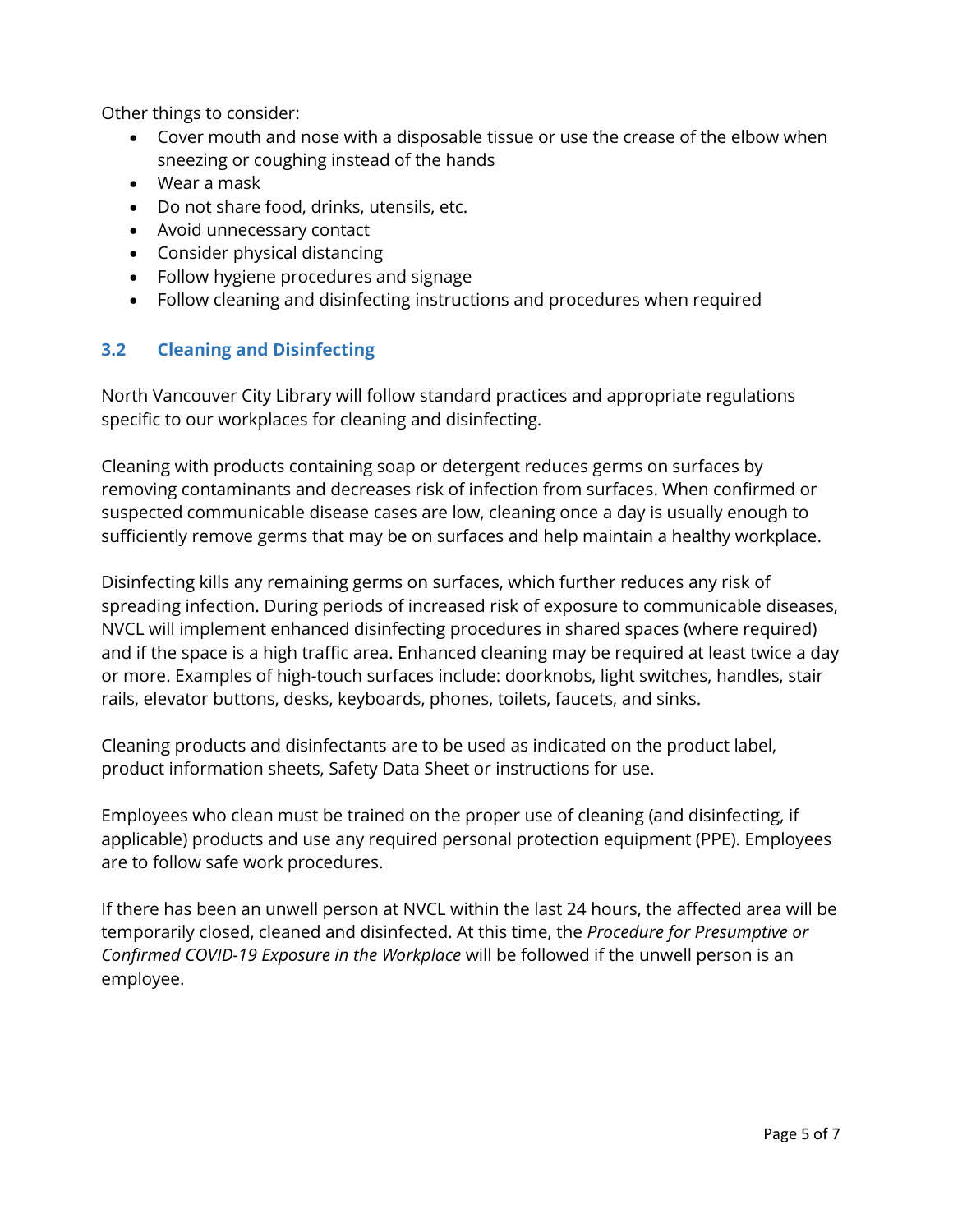When regular disinfecting is required:

- Clean visibly dirty surfaces with soap or detergent before disinfecting if the disinfectant product label does not specify that it can be used for both cleaning and disinfection.
- Only use disinfectant products that have been approved for use by the City of North Vancouver and that are effective against the communicable disease.
- **Always follow the directions on the label and Safety Data Sheet** to ensure safe and effective use of the product. The label will include safety information and application instructions. Many products recommend keeping the surface wet with a disinfectant for a certain period (see "contact time" on the product label).

# <span id="page-6-0"></span>**4. Ventilation**

For all activities that take place indoors, basic principles of good indoor air quality include supplying outdoor air to replenish indoor air, thereby removing and diluting contaminants that naturally accumulate in indoor settings, especially in well-sealed buildings.

North Vancouver City Library will optimize ventilation system functionality in consideration of the following:

- Maintaining ventilation systems. WorkSafeBC requires employers to ensure that heating, ventilation and air conditioning (HVAC) systems are designed, operated, and maintained as per standards and specifications for ongoing comfort for employees [\(Part 4 of the OHS Regulation\)](https://www.worksafebc.com/en/law-policy/occupational-health-safety/searchable-ohs-regulation/ohs-regulation/part-04-general-conditions#SectionNumber:4.70).
- Ensuring preventative maintenance is conducted (for example, regular filter changes and inspection of critical components).
- Ensuring the system is properly balanced, which means verifying that the system meets its design conditions for air flow, temperature, pressure drop, noise and vibration.

During periods of communicable disease events limiting occupancy in the workplace will be considered.

# <span id="page-6-1"></span>**5. Promotion of Employee Vaccinations**

North Vancouver City Library will support Public Health messaging for vaccinations against pandemic or communicable diseases, and recognizes the public health benefits of vaccination programs to reduce illness, disability and death from community acquired diseases.

North Vancouver City Library strongly encourages the vaccination of their employees and may implement a mandatory vaccination policy if supported by an assessment of risk.